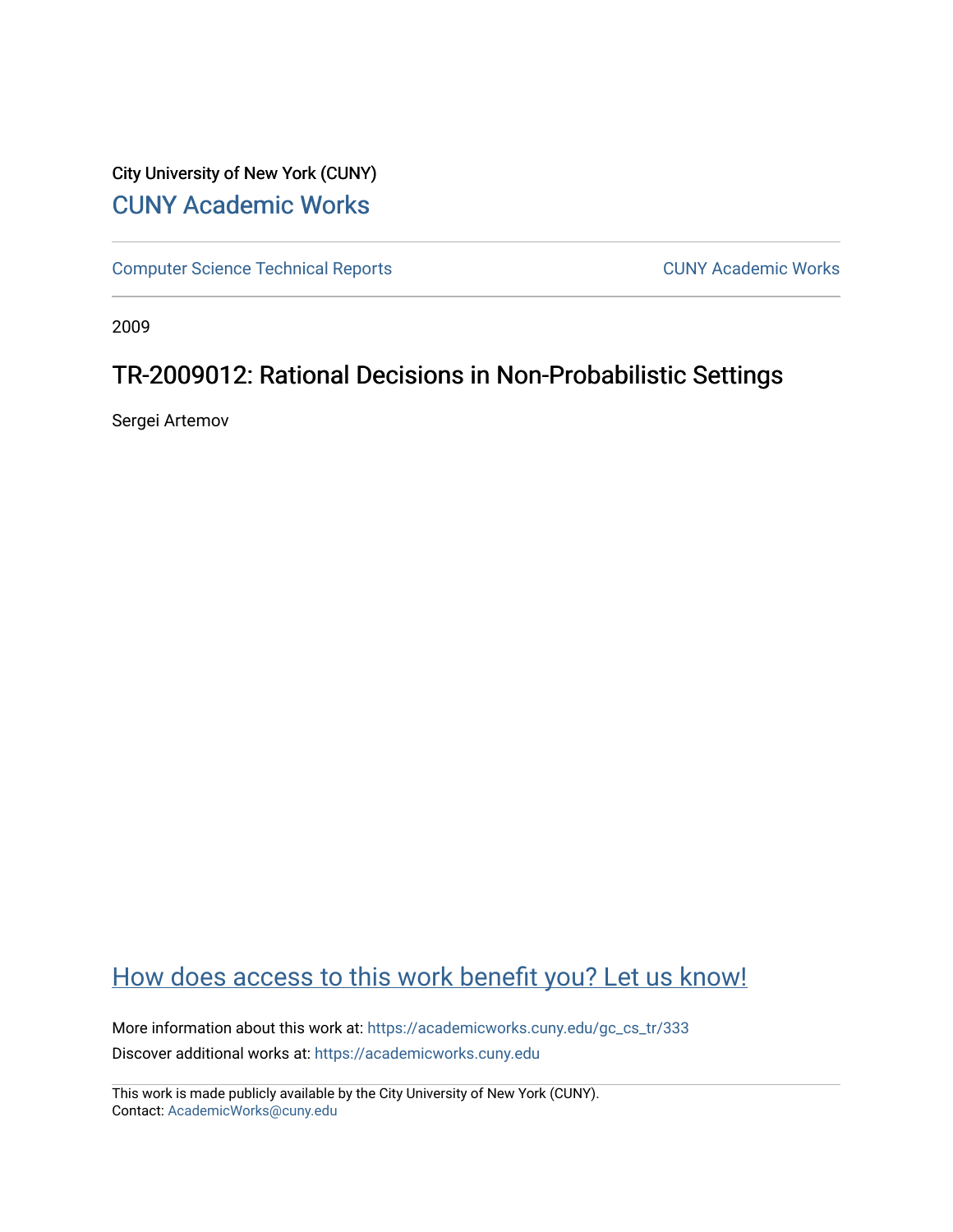# Rational decisions in non-probabilistic settings

Sergei Artemov

The CUNY Graduate Center 365 Fifth Avenue, rm. 4329 New York City, NY 10016, USA

October 27, 2009

#### Abstract

The knowledge-based rational decision model (KBR-model), developed in [1], offers an approach to rational decision making in a non-probabilistic setting, e.g., in perfect information games with deterministic payoffs. The KBR-model is an epistemically explicit form of standard game-theoretical assumptions, e.g., Harsanyi's Maximin Postulate. This model suggests following maximin strategy over all scenarios which the agent considers possible to the best of his knowledge.

In this paper, we compare KBR with other approaches and show that KBR is the only non-probabilistic decision-making method which is definitive, rational, and based exclusively on knowledge.

## 1 Introduction

Suppose A is mission control, and has the option of sending into space a specially trained astronaut B who, unfortunately, has been exposed to German measles, or a reserve astronaut (payoff 1). If B does not get sick, his mission will be a success (payoff 2), otherwise it will be aborted with failure (payoff 0), cf. Figure 1.



Figure 1: Game One - Apollo 13 Dilemma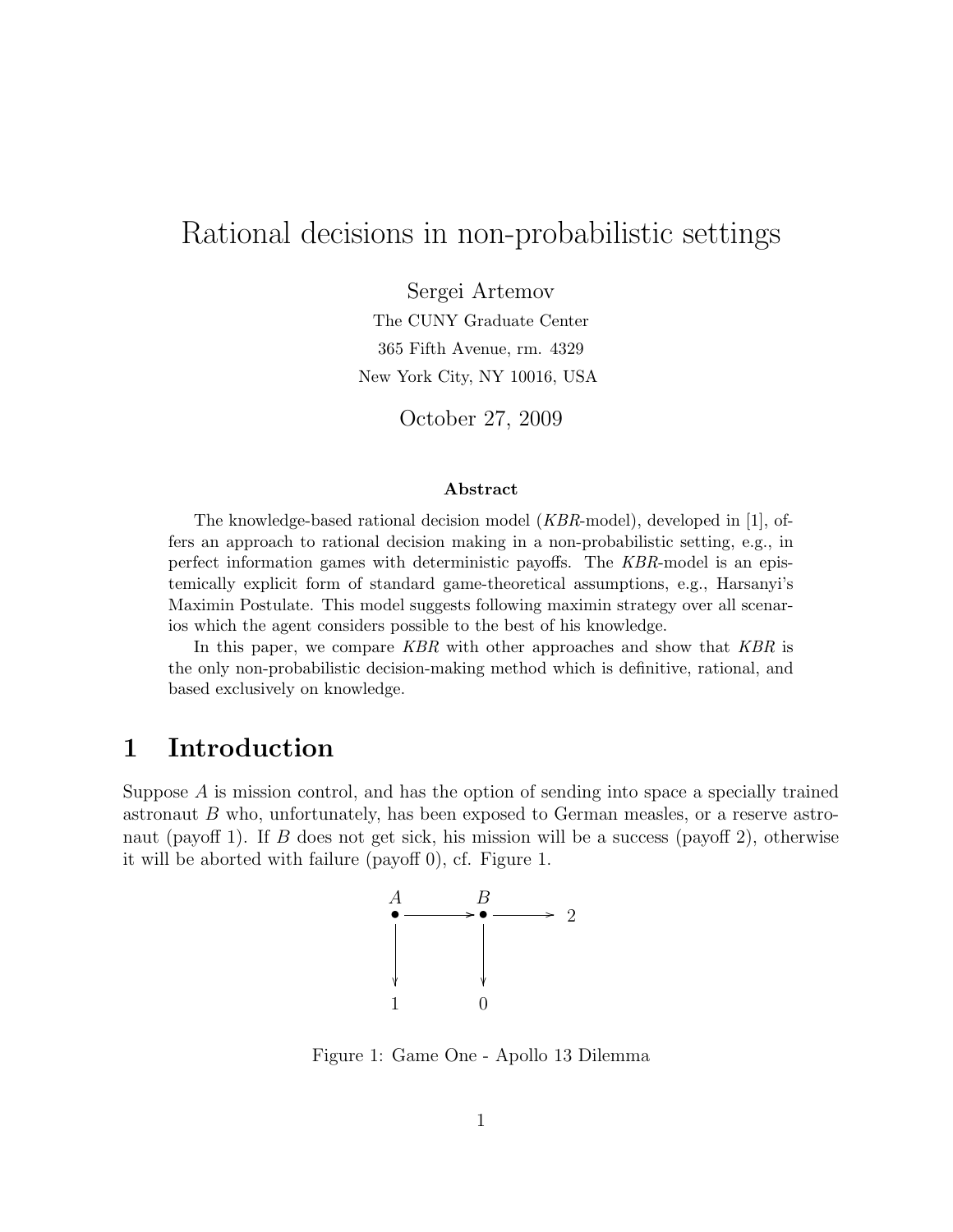What is a rational way for A to resolve this issue? There are well-known models of decision making under uncertainty which assume a priori knowledge/belief of the probability distribution of the consequences of a player's actions (von Neumann and Morgenstern [21], Savage [17]). These models seem not to apply to this situation for several reasons. First, the payoffs of 0, 1, and 2 are ordinal and do not reflect proportional values of these outcomes to A. What is the montary equivalent of success in a space-race situation if the mission also has a strong political element? What if it is a high-profile rescue mission? How disastrous is failure? These are the sorts of questions which do not seem to have obvious answers within the given framework. The same holds for probabilities: nothing in the problem description indicates that such probabilities can be assigned responsibly.

With enough good will, Harsanyi's Maximin Postulate<sup>1</sup> of rational behavior can be applied here:

If you cannot rationally expect more than your maximin payoff, always use a maximin strategy.

According to our scenario, A can hope, but cannot know for sure, that B does not get sick and delivers payoff 2. Therefore, A has no reason to "rationally expect" more than maximin value 1 when moving *across*, so the rational choice for A is the maximin solution  $down<sup>2</sup>$ .

### 1.1 General epistemic approach to games

Epistemic states of players are necessary elements of game analysis. Game theorists have long considered epistemic conditions under which traditional game-theoretical solutions hold (cf. [3, 4, 5, 6, 7, 9, 10, 12, 13, 14] and many others).

In accordance with recent trends in Game Theory, we consider games with arbitrary epistemic conditions of players. In particular, rationality of a player is not necessarily assumed to be known to other players. If it is known, then this should be made an explicit part of the game description.

Games here are presented in extensive finite tree-like form with deterministic payoffs at their terminal nodes (leaves). Game trees, that includes payoffs, are commonly known by the players. A game is called generic if there are no indistinguishable payoffs for each player.

<sup>1</sup> 'Harsanyi's postulate' here means 'postulate formulated and endorsed by Harsanyi,' cf. [13] Sections 6.2 and 6.3, Postulate A1. The notion of maximin had appeared, of course, much earlier, e.g. in [20, 21].

<sup>&</sup>lt;sup>2</sup>As occurred with  $A$ *pollo* 13.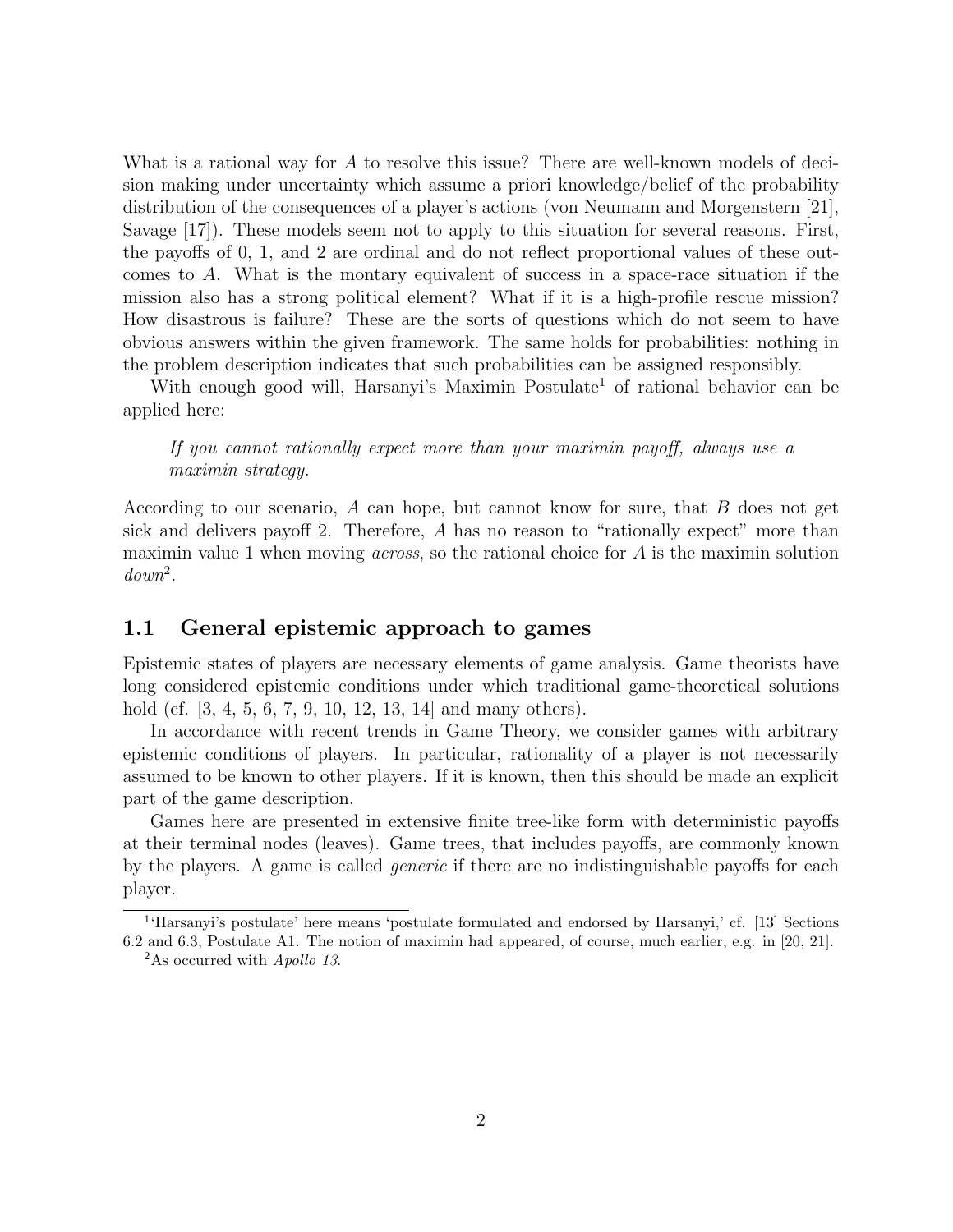### 1.2 How to play the Centipede game

The starting point of the knowledge-based rational decision model (KBR-model) is the paradigmatic example of Rosenthal's Centipede game  $([16])^3$ , Figure 2, where we offer an alternative solution which is much less restrictive and more general than the canonical backward induction solution (cf. [3, 19]).

Player A makes moves at nodes 1, 3, and 5, player B at nodes 2 and 4. Each player has the option of moving *across* or *down*, with indicated payoffs m, n where m is A's payoff and  $n$  is the payoff for  $B$ . The game starts at node 1.



Figure 2: Centipede game of length 5

The canonical backward induction solution of Centipede is covered by Aumann's Theorem on Rationality ([3]) which assumes common knowledge of rationality and predicts playing down at each node. Indeed, at node 5, player A's rational choice is down. Player B is certainly aware of this and, anticipating  $A$ 's rationally playing *down* at 5, would himself play down at 4. Player A understands this too, and would opt down at 3, etc. This analysis has been used in textbooks and expository articles as an illustration of Aumann's Theorem  $(cf. [19])$ .

The question is how to play the Centipede game in a general setting when common knowledge of rationality is not necessarily assumed. What if players are rational, but ignorant of each other's rationality? What if  $A$  knows that  $B$  is rational, but not vice versa? There are many meaningful versions of the Centipede game corresponding to different epistemic states of players and the backward induction solution addresses only one, rather extreme version of this game with the unrealistically strong assumption of common knowledge of rationality<sup>4</sup>. Theorem 1 answers this question in full.

For the Centipede game, Theorem 1 looks stronger than Aumann's Theorem since Theorem 1 does not require common knowledge of rationality. This may come as a surprise, but the standard solution *down* at each node of the Centipede game does not require any mutual knowledge of rationality at all.

<sup>3</sup>Rosenthal in [16] introduced Centipede games of arbitrary finite length; we took our formulation of Centipede from [15]. The Centipede game is defined by some inequalities of preferences and admits different payoff realizations, all of which reflect the same idea. The game in Figure 2 provides a representative example of a generic length-5 Centipede game, cf. also [3, 7, 19] for other examples.

<sup>4</sup>Common knowledge of rationality is rarely met in practice ([3]).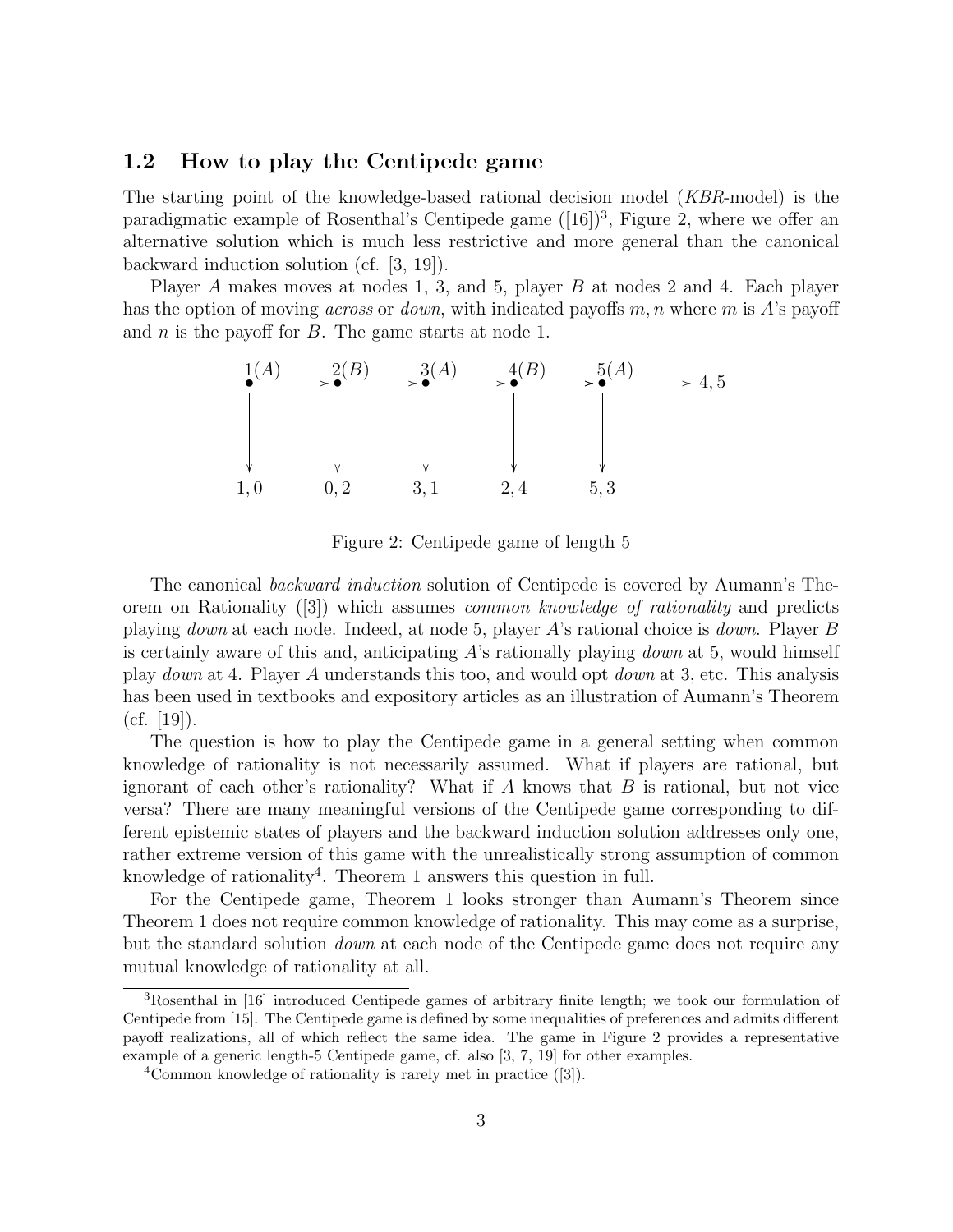Theorem 1 [1] In the Centipede game, under any states of players' knowledge, rational players play down at each node.

**Proof.** Theorem holds for Centipede games of any finite length. We will give a proof for a specific but representative example in Figure 5. This solution can be extended to Centipede games of any finite length in a straightforward way.

At node 5, player A chooses down.

At node 4, player B's maximin strategy is to play *down*. In addition, B cannot know that A would play *across* because A in fact plays  $down<sup>5</sup>$ . Therefore, B cannot rationally expect to get more than his maximin payoff of 4 at node 4 regardless of his knowledge about A. By Harsanyi's Maximin Postulate, B chooses maximin strategy down.

At node 3, player A cannot know that B will play across at 4, since B in fact plays down. Therefore, A cannot rationally expect to exceed his maximin payoff of 3 and hence, by Harsanyi's Maximin Postulate, plays down.

Likewise, *B* plays *down* at 2 and *A* plays *down* at 1.  $\Box$ 

This solution of the Centipede game illuminates a synergy between rationality and knowledge and hints at a comprehensive theory of knowledge-based rational decisions under uncertainty which does not rely on probabilistic assumptions.

The Centipede game shows that rationality at each node can lead to strategies which are bad for all players. Alternative (and better) ways to play the Centipede game are discussed in Sections 5.3 and 5.4.

### 2 Rationality

We abstain from giving a comprehensive definition of what is rational, but instead use natural properties of rationality which follow from common game-theoretical assumptions. These properties turn out to be sufficient for definitive knowledge-based rational decisions.

### 2.1 Decisions based on knowledge in non-probabilistic setting

How should Harsanyi's Maximin Postulate be read within the context of other principles of rationality, e.g., commonly accepted understanding that rational decisions should be based on knowledge rather than on luck, guesswork, sudden opponent cooperation or error, divine intervention, etc.<sup>6</sup>

If rational decisions should be based on players' knowledge, the informal notion

to rationally expect a given payoff

<sup>&</sup>lt;sup>5</sup>This argument uses the universally accepted *factivity of knowledge* principle: only true propositions can be known.

<sup>6</sup>Unless specifically mentioned in the formulation of a game.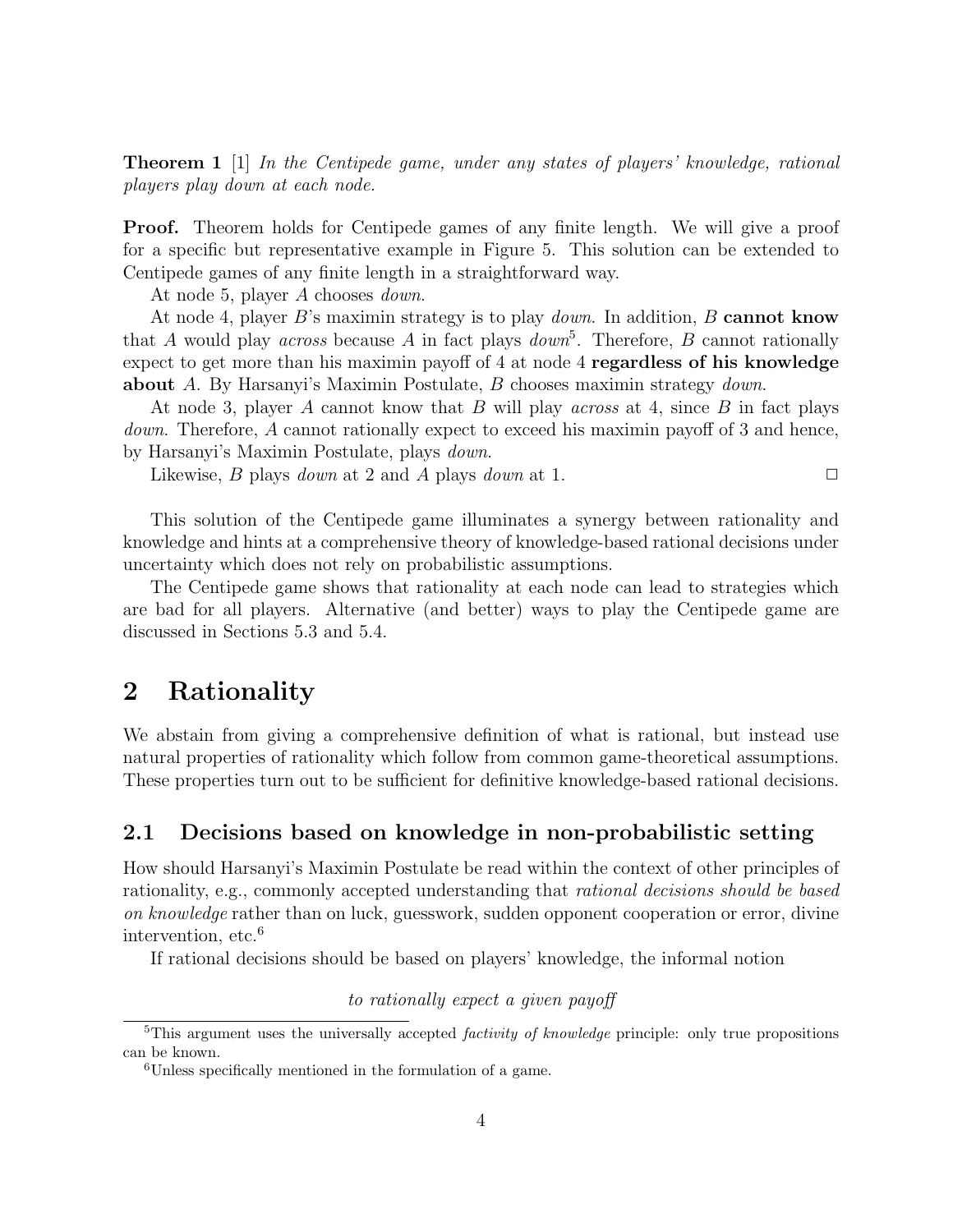in Harsanyi's Maximin Postulate should be read as

to know that you will get a given payoff.

Indeed, if you know that you will get a certain payoff, you rationally expect it to happen.

Conversely, suppose you don't know that you will get at least this payoff. Then for each of your strategies, there are responses by your opponents which you consider possible to the best of your knowledge, which deny you a given payoff. It does not then seem rational for you to expect this payoff in a non-probabilistic setting.

This knowledge-based reading of Harsanyi's Maximin Postulate is appropriate for games in which probabilistic assumptions are not part of the picture, e.g., perfect information games with deterministic payoffs.

When building the theory of knowledge-based rational decisions, we should certainly take into account another of Harsanyi's postulates, formulated in [13], the Mutually Expected Rationality Postulate:

If you are a rational player, you must expect, and act on this expectation, that other rational players will likewise follow these rationality postulates [which include Harsanyi's Maximin Postulate].

Here again we suggest reading

must expect ... that other rational players will likewise follow ...

as

know ... that other rational players will likewise follow ... .

Moreover, traditional game-theoretical reasoning actually uses an iterated form of the Mutually Expected Rationality Postulate which assumes common knowledge of the fact that rational players follow rationality postulates.

We do not argue that KBR is the only way to play games rationally: traditional gametheoretical approaches, including probabilistic methods, can be more appropriate for specific real games (cf. Section 5.4). However, there is a need for a comprehensive mathematical model of rational non-probabilistic decision making under uncertainty. Theoretically, KBR covers decision scenarios and games which do not contain probabilistic elements in their descriptions, e.g., perfect information games with deterministic payoffs. To the extent that the notion of perfect information game corresponds to reality, KBR theory reflects real games as well.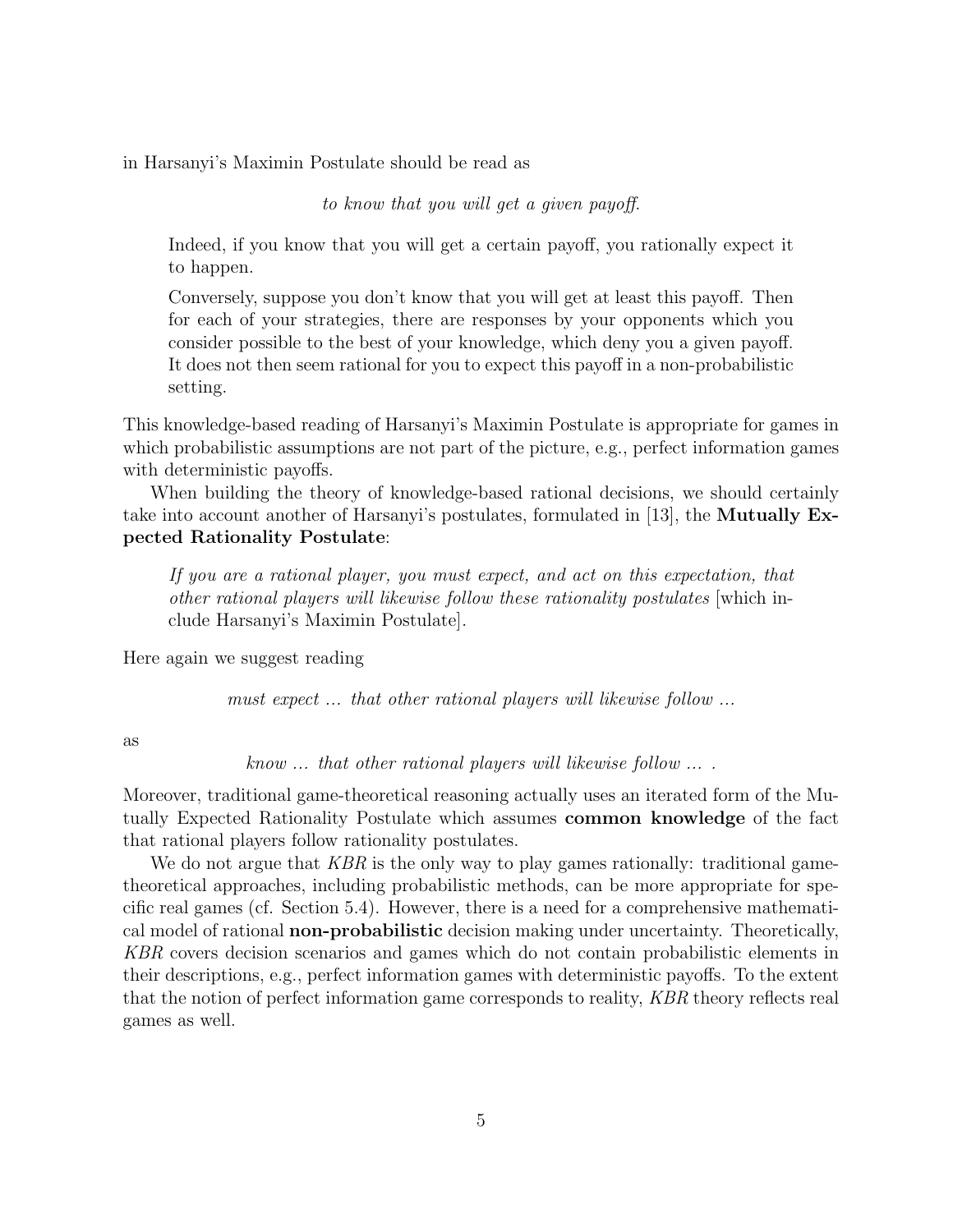### 2.2 Highest payoff principle

A naïve, pre-epistemic understanding of rational decisions is that

A rational player chooses a strategy which yields the highest payoff.  $(1)$ 

This formulation captures the 'greedy' element of rationality, i.e., going for the highest payoff, but totally ignores its epistemic component: as we have already agreed, a rational player decides not on the basis of what is true in the world, but rather on the basis of what he knows/believes. In particular, the highest actual payoff associated with a given strategy can be unknown to the player who, therefore, will not be able to take this payoff into account. The knowledge requirement naturally leads to the following epistemically explicit reading of (1):

A rational player chooses a strategy which yields the highest **known** payoff. (2)

### 2.3 Knowledge vs. maximin

The question is how (2) corresponds to the aforementioned knowledge-based form of Harsanyi's Maximin Postulate that states

If you do not know that you will get more than your maximin payoff, always use a maximin strategy.

It turns out that the two fundamental elements of rational decision making, knowledge and maximin, essentially coincide within the standard game-theoretical setting of finite extensive-form games with deterministic payoffs. In the rest of this section, we will show that

the maximin solution among all strategies the player deems possible

corresponds to

the highest known payoff to the best of player's knowledge.

### 2.4 Highest Known Payoff of a given strategy/move

A strategy for player i is a function that assigns an action (a.k.a. move) to each node of a game in which  $i$  is making a decision. A strategy profile

$$
\sigma = \{\sigma_1, \sigma_2, \ldots, \sigma_n\}
$$

is a collection of strategies  $\sigma_i$  for players  $i = 1, 2, \ldots, n$ . Each strategy profile  $\sigma$  uniquely determines the *outcome*  $O(v, \sigma)$  associated with a node v and  $\sigma$ :  $O(v, \sigma)$  is the *terminal* history (i.e., the sequence of moves by players from  $v$  to a terminal node) in which each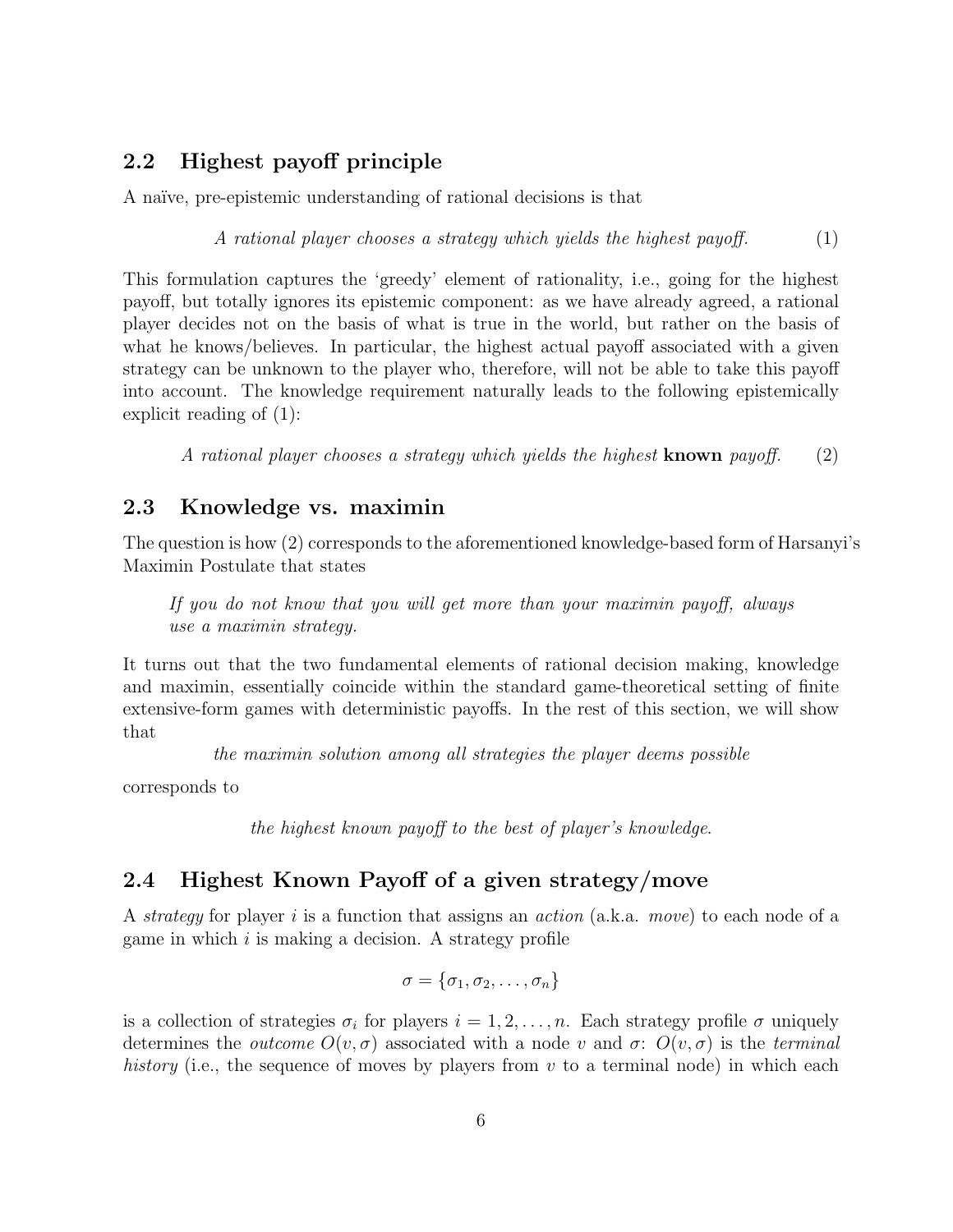move is made according to  $\sigma$ . Likewise, everyone who knows the game tree can calculate i's payoff determined by  $\sigma$  and a node v:  $U_i(v, \sigma)$ .

The following observation, first made in  $[1]^7$ , is the foundation of KBR-theory:

**Proposition 1** Let v be a node and i the player who makes a move at  $v^8$ . Then for every strategy  $\sigma_i$  of i, there is a unique Highest Known Payoff,  $HKP_i(v, \sigma_i)$ , such that

2. i does not know whether he gets any payoff greater than  $HKP_i(v, \sigma_i)$ .

This is a very generic observation. Indeed, player i knows the finite game tree and hence a finite set of his payoffs, some of which are known to i as secured when playing strategy  $\sigma_i$ . Naturally, there is a highest payoff,  $HKP<sub>i</sub>(v, \sigma<sub>i</sub>)$ , which player i knows he will get when playing  $\sigma_i$  from node v.

For example, in the decision making schema in Figure 1, A has two strategies:  $down_A$ with payoff 1, or  $across_A$  which passes the choice to B whose intentions are unknown to A. Under these conditions,

$$
HKP_A(A, down_A) = 1,
$$

whereas

$$
HKP_A(A, \mathit{across}_A) = 0,
$$

since A considers both strategies by  $B$ , across<sub>B</sub> and down<sub>B</sub>, possible, hence the strategy profile

 $\{across_A, down_B\}$ 

is possible for A and brings A payoff 0. Given strategy  $across_A$ , out of two payoffs, 0 and 2, A knows that he gets at least 0, but does not know whether he gets payoff 2.

The situation is different in Game Two in Figure 3. B is now assumed to be a rational player who has his own payoffs (coinciding with those of A). Suppose also that A knows that  $B$  is rational.



Figure 3: Game Two

<sup>1.</sup> i knows that he gets at least  $HKP_i(v, \sigma_i)$  when playing strategy  $\sigma_i$ ;

<sup>7</sup>Strictly speaking, [1] defines HKP for a move, but its extension from moves to strategies is straightforward.

<sup>&</sup>lt;sup>8</sup>The condition that i makes a move at v is not really necessary.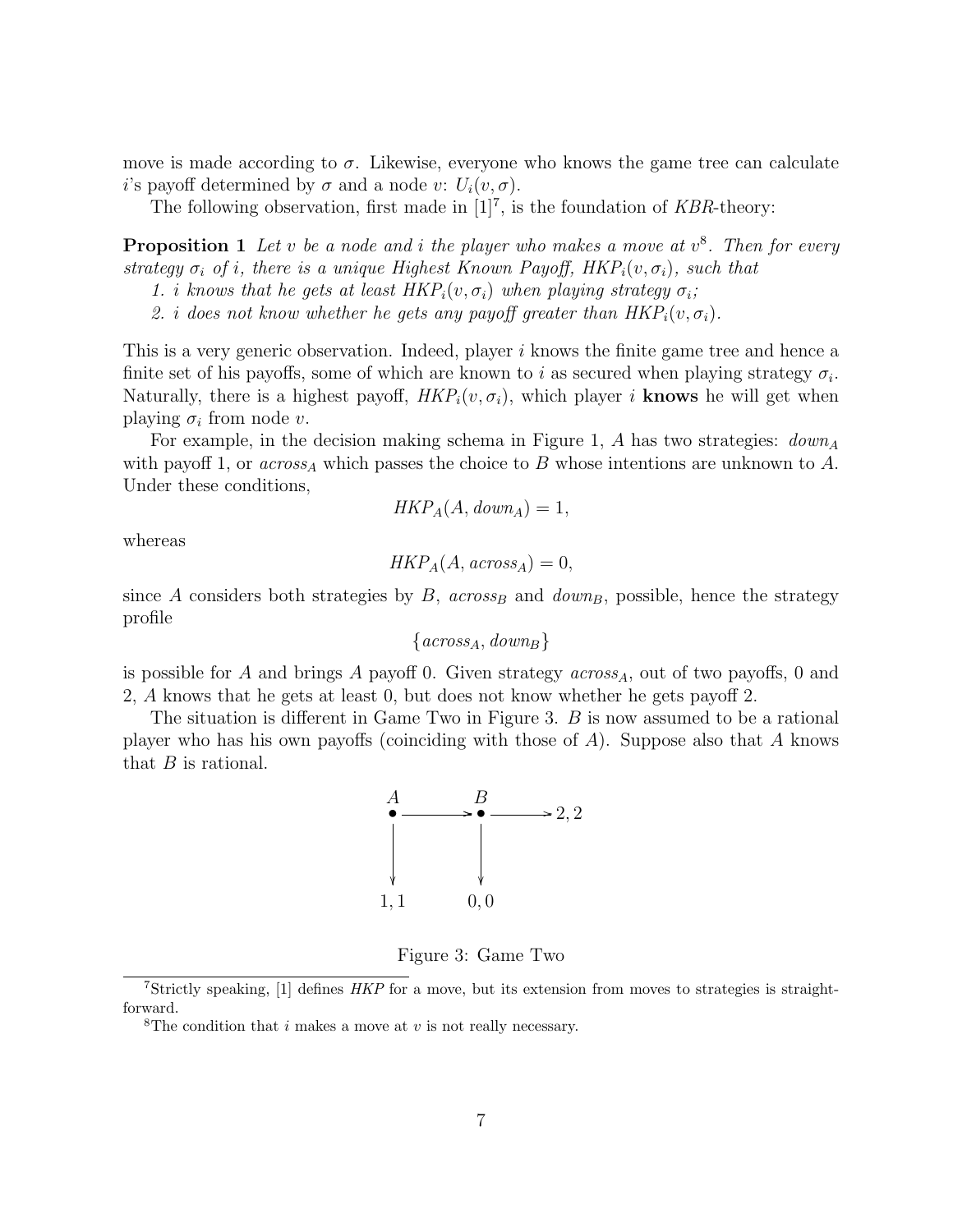Under these assumptions, B would play across seeking payoff 2 for himself (and for A as well). Moreover, this is now known to A! Therefore, A knows that B will not play down, hence for A the only possible strategy profile containing  $across_A$  is

$$
{\{across_A, across_B\}},
$$

with A's payoff 2. Under these circumstances,

$$
HKP_A(A, across_A) = 2.
$$

In a version of Game Two in which  $A$  is not aware of  $B$ 's rationality,  $A$  considers both moves by B possible and again  $HKP_A(A, across_A) = 0$ .

**Theorem 2** HKP<sub>i</sub> $(v, \sigma_i)$  is equal to the minimum of i's payoffs for all strategy profiles  $\sigma$ containing  $\sigma_i$  which are deemed possible by i at v:

$$
HKP_i(v, \sigma_i) = \min\{U_i(v, \sigma) \mid \sigma \text{ is a possible strategy profile containing } \sigma_i\}
$$

**Proof.** To the best of his knowledge, player i considers some strategy profiles possible and some not. For each strategy  $\sigma_i$ , and each possible strategy profile  $\sigma$  containing  $\sigma_i$ , i can calculate i's payoff  $U_i(v, \sigma)$  of  $\sigma$  starting from v, hence i can calculate their minimum

$$
m = \min\{U_i(v, \sigma) \mid \sigma \text{ is a possible strategy profile containing } \sigma_i\}. \tag{3}
$$

In particular, there is a possible strategy profile  $\sigma'$  containing  $\sigma_i$  such that  $U_i(v, \sigma') = m$ . In order to establish that  $m = HKP<sub>i</sub>(v, \sigma_i)$ , it suffices to establish two things:

- 1. *i* knows that he gets at least m when playing strategy  $\sigma_i$ ;
- 2. i does not know whether he gets any payoff greater than  $m$ .

Property 1 is secured since  $i$  knows that he gets at least his maximin payoff  $m$  when playing strategy  $\sigma_i$ . In order to establish 2, consider any payoff  $q > m$ . Then player i cannot know that *i* gets q when playing strategy  $\sigma_i$  since there is a possible strategy profile  $\sigma'$  containing  $\sigma_i$  which brings payoff  $m, m < q$ .

**Corollary 1** The highest known payoff  $HKP_i(v, \sigma_i)$  is always known to player i.

**Proof.** Indeed, as an intelligent player, i knows Theorem 2 and is capable of computing his maximin value (3) which is equal to  $HKP_i(v, \sigma_i)$ .

Another way of proving Corollary 1 by referring to general properties of knowledge was used in [1].

The epistemic role of the Highest Known Payoff of a strategy can be illustrated by Figure 4. For each node v, player i, and strategy  $\sigma_i$  of i, the (finite) set of all possible payoffs for i divides naturally into two intervals.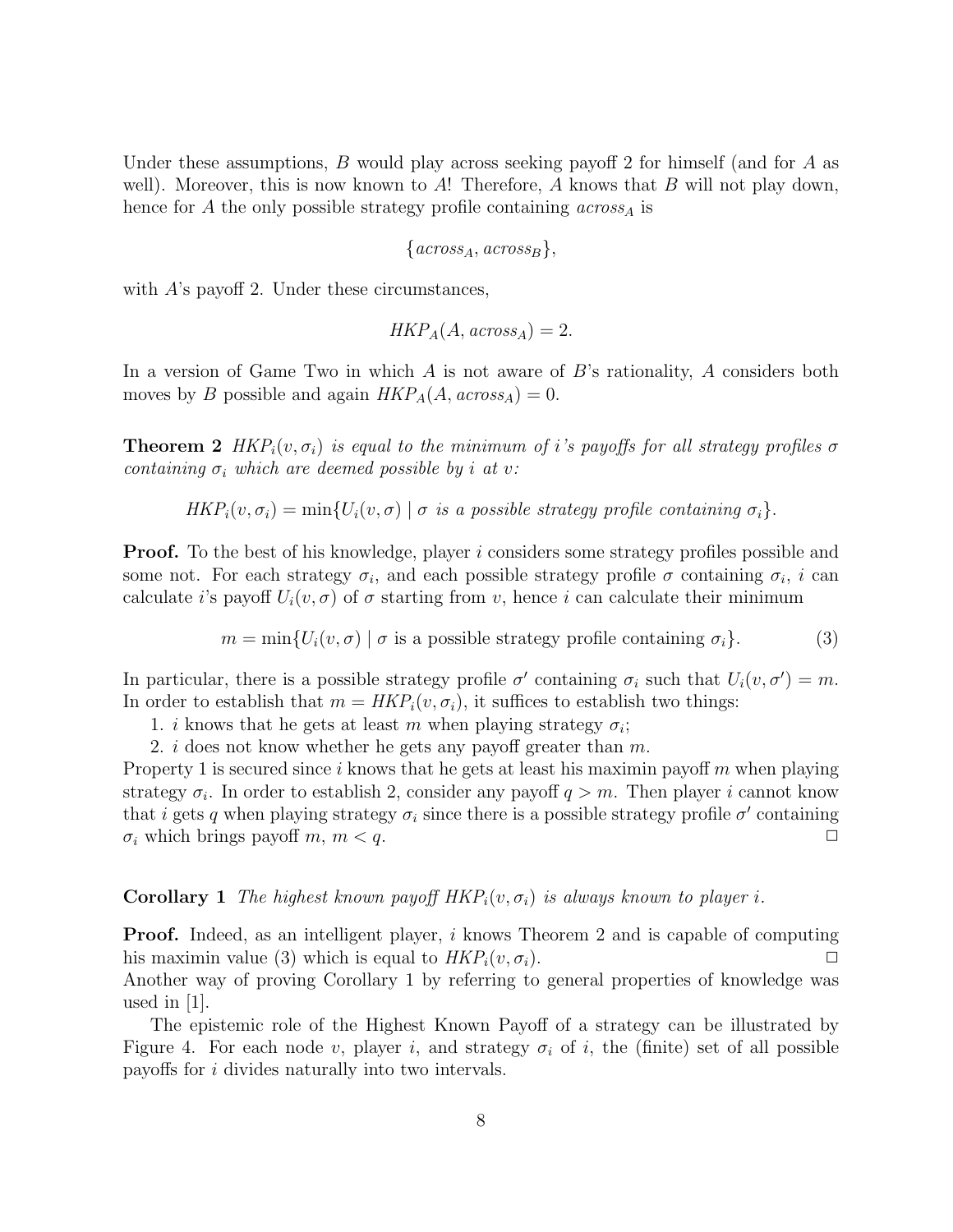•  $HKP_i(v, \sigma_i)$ ľ OO payoffs known to i as secured by  $\sigma_i$ payoffs known to i as not necessarily secured by  $\sigma_i$ 

Figure 4: Highest Known Payoff of a strategy

Interval 1:  $\{p \mid p \leq \text{HKP}_i(v, \sigma_i)\}\$ . For each payoff p from this interval, player i knows that he will get at least  $p$  when playing  $\sigma_i$  from  $v$ .

Interval 2:  $\{q \mid q > HKP_i(v, \sigma_i)\}\$ . For each payoff q from this interval, player i knows that if he plays  $\sigma_i$ , then his opponents have response strategies which i cannot rule out to the best of his knowledge and which bring i a payoff strictly less than q. So payoff q is known to *i* as not necessarily secured by strategy  $\sigma_i$ .

**Definition 1** The Highest Known Payoff of a move M at a node v,  $HKP_i(v, \mathcal{M})$ , is the maximum of Highest Known Payoffs of strategies that start with move  $\mathcal M$  at v:

 $HKP_i(v, \mathcal{M}) = \max\{HKP_i(v, \sigma_i) \mid \text{ for all strategies } \sigma_i \text{ making move } \mathcal{M} \text{ at } v\}.$ 

It is clear that  $HKP_i(v,\mathcal{M})$  is known to i and attainable when i plays strategy  $\sigma_i$  which realizes the maximum of  $HKP_i(v, \sigma_i)$ 's.

### 2.5 Best Known Strategy/Move

Definition 2 Strategy  $\sigma_i$  is a best known strategy for player i at a given node v if  $\sigma_i$ has the greatest highest known payoff among all i's strategies, i.e.,

$$
HKP_i(v, \sigma'_i) \leq HKP_i(v, \sigma_i)
$$

for all *i*'s strategies  $\sigma_i'$ .

The best known strategy is not necessarily unique even for generic games, e.g., if strategies differ at some node which is not accessible during the game, then these strategies are different but apparently yield the same payoff under each response strategy and hence have the same HKP. However, if we limit our attention to the **first move** of a strategy, then we come to the notion of the best known move for a given player at a given node, which is already unique for generic games. This notion reflects the idea of a definitive rational choice.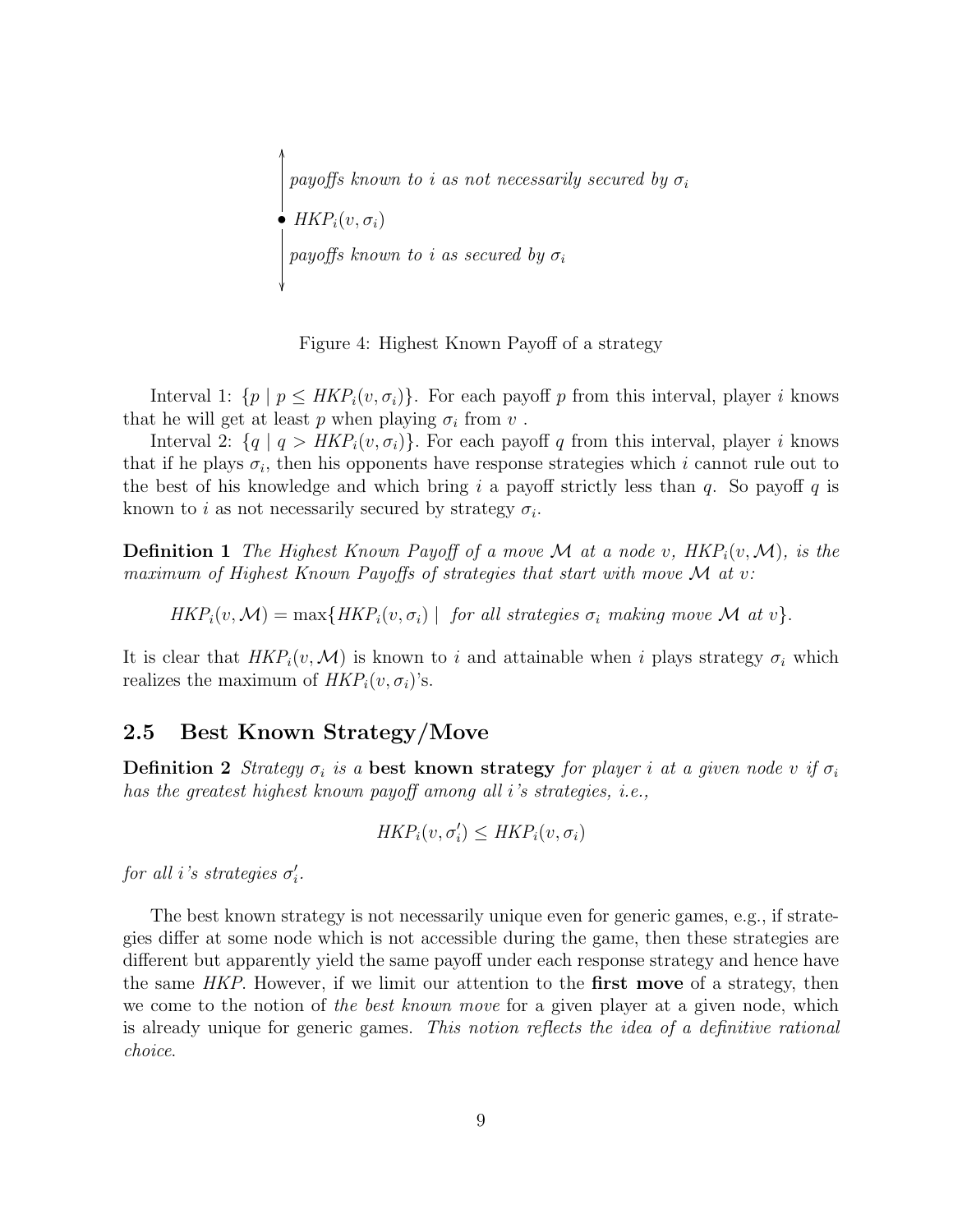**Definition 3** A move M for player i at a node v is the best known move if it is the first move of a best known strategy for i at v.

Equivalently, the best known move is that which has the greatest HKP, cf. Definition 1 and  $|1|$ .

**Theorem 3** [1] At each node v of a generic game, there exists a unique best known move.

**Proof.** Let i be the player who makes a move at v. Existence follows from the fact that for each strategy  $\sigma_i$ , there is a well-defined highest known payoff  $HKP_i(v, \sigma_i)$ . To prove uniqueness, note that best known strategies are those which have the greatest  $HKP_i(v, \sigma_i)$ , which is, of course, unique for i at node v, by definition. We claim that all best known strategies at a given node of a generic game start with the same move. Indeed, if two strategies start with different moves in the game tree, they have disjoint sets of terminal nodes and hence disjoint sets of payoffs for a given player. Such strategies could not have the same  $HKP$ .

#### 2.6 Highest Known Payoff at a node

**Definition 4** The Highest Known Payoff for player i at a node v,  $HKP<sub>i</sub>(v)$ , is the maximum of  $HKP_i(v, \sigma_i)$ 's for all strategies  $\sigma_i$  by i:

**HKP**<sub>*i*</sub>
$$
(v) = \max\{HKP_i(v, \sigma_i) | for all strategies \sigma_i by i\}.
$$

Naturally,  $\mathbf{HKP}_i(v)$  equals  $HKP_i(v, \sigma_i)$  for the best known strategy  $\sigma_i$  at v.

Figure 5 shows that  $HKP<sub>i</sub>(v)$  separates two intervals.

 $\bullet$   $\mathbf{HKP}_i(v)$  $\mathcal{L}$ OO payoffs known to be secured by some strategy payoffs which have no justified strategies for reaching them

Figure 5: Highest Known Payoff at a node

Interval 1:  $\{p \mid p \leq \textbf{HKP}_i(v)\}\$ . These payoffs are known to i to be secured by a certain strategy, and i knows exactly which strategy to use to secure these payoffs.

Interval 2:  $\{q \mid q > HKP_i(v)\}\$ . Neither of the payoffs from this region has a justified strategy for player  $i$  to secure this payoff. Unless the game description says otherwise,  $i$ cannot rationally expect more than the maximin payoff  $HKP<sub>i</sub>(v)$  at node v.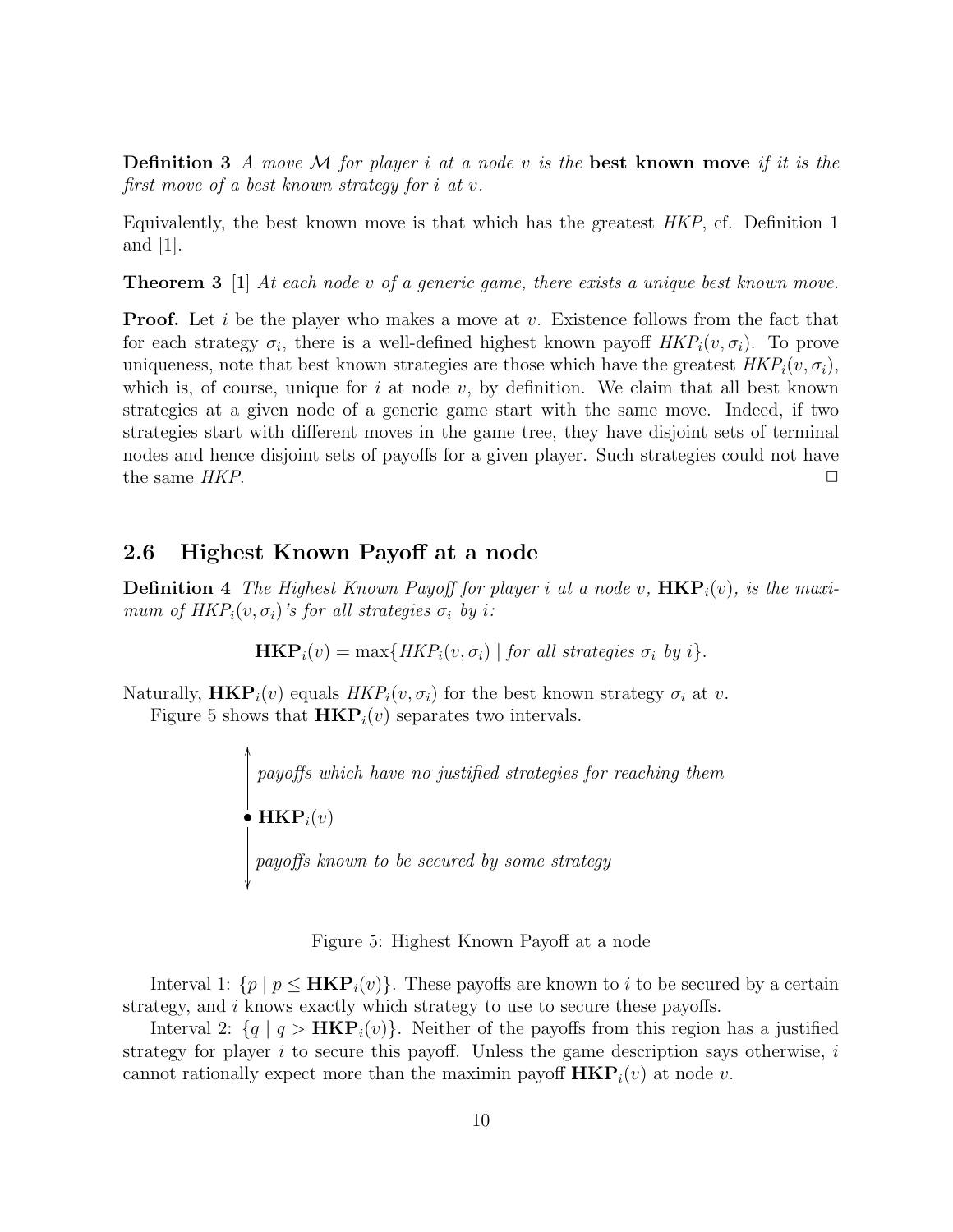### 2.7 Knowledge meets maximin

Theorem 2 shows that the maximin solution among all strategies the player deems possible indeed corresponds to the highest known payoff to the best of player's knowledge.

Our analysis of knowledge and rationality in deterministic perfect information games can be summarized by the following two principles, which we accept as basic postulates of the KBR-model (cf. [1] for a more detailed analysis).

#### Rationality Postulates:

I. A rational player chooses a maximin solution over all strategies of others which the player deems possible.

II. Postulate (I) is commonly known and accepted by rational players.

Postulate I is the epistemically explicit form of Harsanyi's Maximin Postulate. Likewise, (II) is merely Harsanyi's Mutually Expected Rationality Postulate expressed in epistemic language.

As a corollary of Theorem 2, Rationality Postulate I can be equivalently formulated as I'. A rational player chooses a move with the best known payoff.

For the rest of the paper, we will be using Postulates I and I' interchangeably.

### 2.8 Knowledge-based rational decision method

A decision method for a certain class of games is a recipe for choosing moves at game nodes. There are several well-known decision methods used for perfect information games: Nash equilibrium and subgame perfect equilibrium, backward induction solution, pure maximin, (iterated) elimination of dominated strategies, etc. A decision method is knowledge-based if decisions are made exclusively on the basis of a player's knowledge at the moment of making this decision. In particular, since none of the factors other than knowledge is explicitly given in the description of perfect information games, we assume that all rational players are making knowledge-based decisions. In such a case, we expect epistemic states of players to be sufficiently specified, otherwise the game is considered under-defined.

Definition 5 The knowledge-based rational decision (KBR) method chooses a move with the best known payoff at each node.

Theorem 4 is the principal result of  $KBR$ -theory ([1]).

Theorem 4 [1] Any generic perfect information game with rational players and arbitrary epistemic states of players has a unique KBR solution.

**Proof.** At any node of any such game, there is a unique best known move which is known to the player who makes a decision. By Rationality Postulate I', the player moves accordingly.  $\square$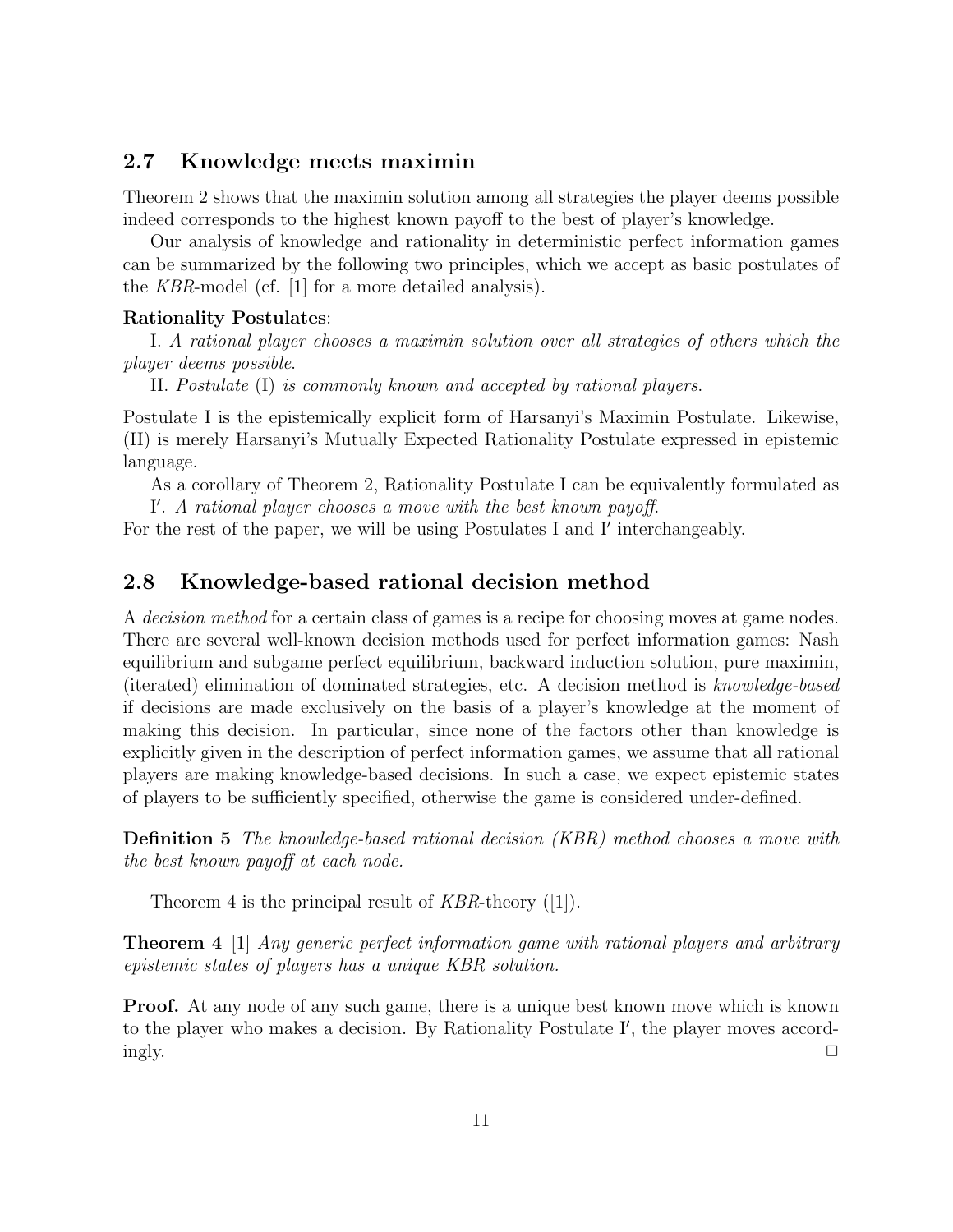## 3 Uniqueness of knowledge-based rationality

The goal of Section 2 has been to argue that in perfect information games, with their finite game trees and deterministic payoffs and no other assumptions for making a decision, the KBR decision method of choosing a move with the best known payoff at each node coincides with the epistemic form of Harsanyi's Maximin Postulate.

A decision method is definitive for a certain class of games if it provides a unique choice of action (move) at each node of every generic game in this class. This condition rules out speculative 'solutions' such as 'all moves are rational,' etc.

In this Section, we compare KBR with other decision methods and show that KBR is the only definitive method of playing perfect information games which is consistent with Rationality Postulates I and II. A decision method is knowledge-based rational if its choice of action (move) is consistent with Rationality Postulates I and II.

### 3.1 Uniqueness Theorem

Theorem 5 [KBR Theorem] For perfect information games, knowledge-based rational decision is the only decision method which is definitive and knowledge-based rational.

Before we proceed with proving this theorem, consider some examples of decision methods.

- 1. Nash equilibrium and subgame perfect equilibrium;
- 2. Backward induction solution;
- 3. Pure maximin;
- 4. Eliminating dominated strategies.

### 3.2 Nash equilibrium and subgame perfect equilibrium

Nash equilibrium for extensive form games (cf. [15]) is neither definitive, nor rational, nor knowledge-based. First, we notice that Nash equilibrium and subgame perfect equilibrium are calculated on the basis of a game tree without taking into account epistemic states of players. Therefore, we should not expect either to be based on knowledge.

Consider Game Three in Figure 6.



Figure 6: Game Three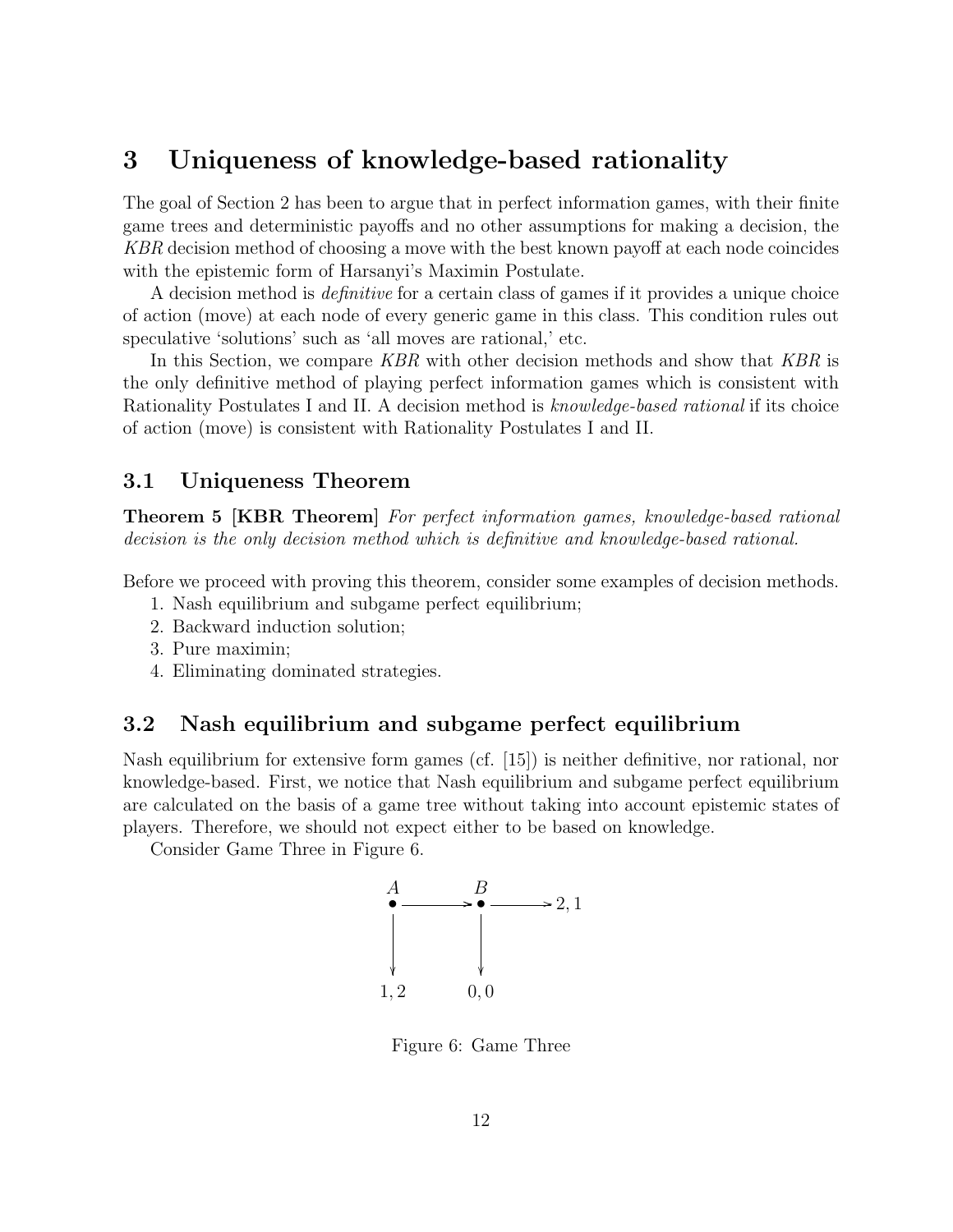There are two Nash equilibria in this game:  $\{across_A, across_B\}$  and  $\{down_A, down_B\}$  which allow A to move either way, hence this method is not definitive.

Neither of these equilibria is uniformly rational. Indeed, if A knows that  $B$  is rational,  $A$ 's rational choice is across since A knows that B will then play across and deliver a payoff of 2 to A. Therefore, the second of the equilibria,  $\{down_A, down_B\}$ , is not rational for A. If A does not know that B is rational, then A considers both moves by B possible and, by Rationality Postulate I, A should play down. In this case, equilibrium  $\{across_A, across_B\}$ is not rational for A.

Subgame perfect equilibrium (cf. [15]) when applied to Game Three eliminates equilibrium  $\{down_A, down_B\}$ , which is the only rational solution for A if A considers both moves by B possible. Hence this method is not necessarily rational either.

### 3.3 Backward induction

The backward induction solution is rational and knowledge-based, but not definitive. Moreover, backward induction is a method of avoiding uncertainty by calculating opponents' strategies. In particular, backward induction does not provide answers under uncertainty.

In Game Three, if A knows that B is rational, then the backward induction solution is  $\{across_A, across_B\}$ . However, if B is rational, but A does not know this and considers both moves by  $B$  possible, then backward induction does not work, thus leaving  $A$  without any recommendation at all.

However, the backward induction solution, when it exists, coincides with the KBRsolution. To make this claim precise, let us use the standard common knowledge requirement for backward induction.

**Theorem 6** In perfect information generic games, common knowledge of rationality yields the backward induction solution which coincides with the KBR-solution.

**Proof.** Indeed, backward induction reasoning yields that at each node, the corresponding player knows the actual strategy used by his opponents from this node onwards. There is no uncertainty at any node. Naturally, both backward induction and KBR choose the same uniquely determined rational move.  $\Box$ 

### 3.4 Pure maximin

Pure maximin is not necessarily rational. In Game Three, if  $A$  knows that  $B$  is rational, then A's best strategy is  $across_A$  and this strategy is known by A to bring him a payoff of 2. The pure maximin solution  $down_A$  brings A payoff 1 and hence is not rational.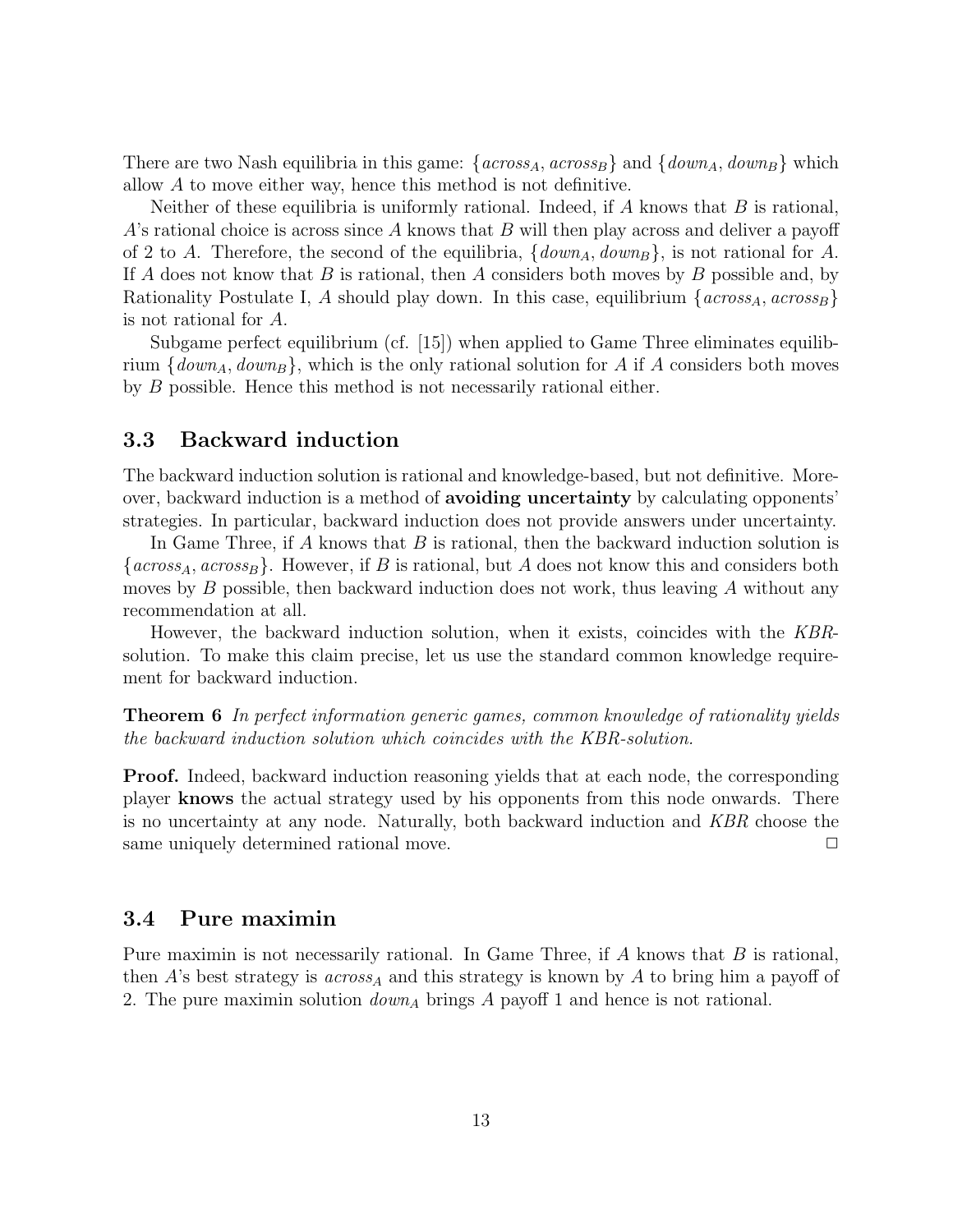### 3.5 Eliminating dominated strategies

Eliminating dominated strategies is an epistemically correct method which, however, is not definitive. We refer the reader to [15] for exact definitions and restrict our attention here to an example.

In Game Three, where A considers both moves by B possible, neither of  $A$ 's strategies,  $across<sub>A</sub>$  and  $down<sub>A</sub>$ , is dominated and hence cannot be eliminated. Therefore, eliminating dominated strategies alone does not provide a definitive answer here.

However, if eliminating dominated strategies provides a definitive answer, the remaining strategy yields the KBR solution.

#### 3.6 Proof of the KBR Theorem

**Proof.** Fix a generic game and a node v. The KBR-method consists of choosing the move which yields the highest known payoff for a given player i at v,  $HKP<sub>i</sub>(v)$ . Such a move exists and is unique (Theorem 3).

Suppose i has to make a move at v and chooses a unique move  $\mathcal{M}$ . Let m be the highest payoff which i knows is secured by  $M$ . By Theorem 3, there is a unique such m.

Case 1.  $m = \text{HKP}_i(v)$ . Then M is the KBR choice since for generic games, by Theorem 3, different moves have different  $HKP$ 's.

Case 2.  $m < \mathbf{HKP}_i(v)$ . Choosing M contradicts Rationality Postulate I' since M is not the best known move for  $i$  at  $v$ . Indeed, the best known move at  $v$  corresponds to  $HKP<sub>i</sub>(v)$ , which is different from m.

Case 3.  $m > HKP<sub>i</sub>(v)$ . This case is impossible, by definition of  $HKP<sub>i</sub>(v)$ . Indeed, the highest payoff m which i knows is secured by move  $\mathcal M$  cannot be higher than the highest known payoff at v.  $\square$ 

## 4 Relationships to Aumann's model of rationality

In this section, we compare the KBR model (which may be called Harsanyi/KBR rationality) with Aumann's knowledge-related model of rationality [3].

Aumann's rationality has been mathematically formalized in set-theoretical Aumann structures, and we refer the reader to [3]. The verbal account of Aumann's rationality has been summarized in [3] as follows:

"... call *i rational at v* if there is no strategy that *i* knows would have yielded him a conditional payoff at  $v$  larger than that which in fact he gets."

The mathematical formulation of Aumann's rationality considers irrational any choice by *i* of a strategy  $\sigma_i$  in a situation when *i* **knows** that there is another strategy  $\sigma'_i$  which strictly dominates  $\sigma_i$ . All strategies which are not irrational are considered *rational*.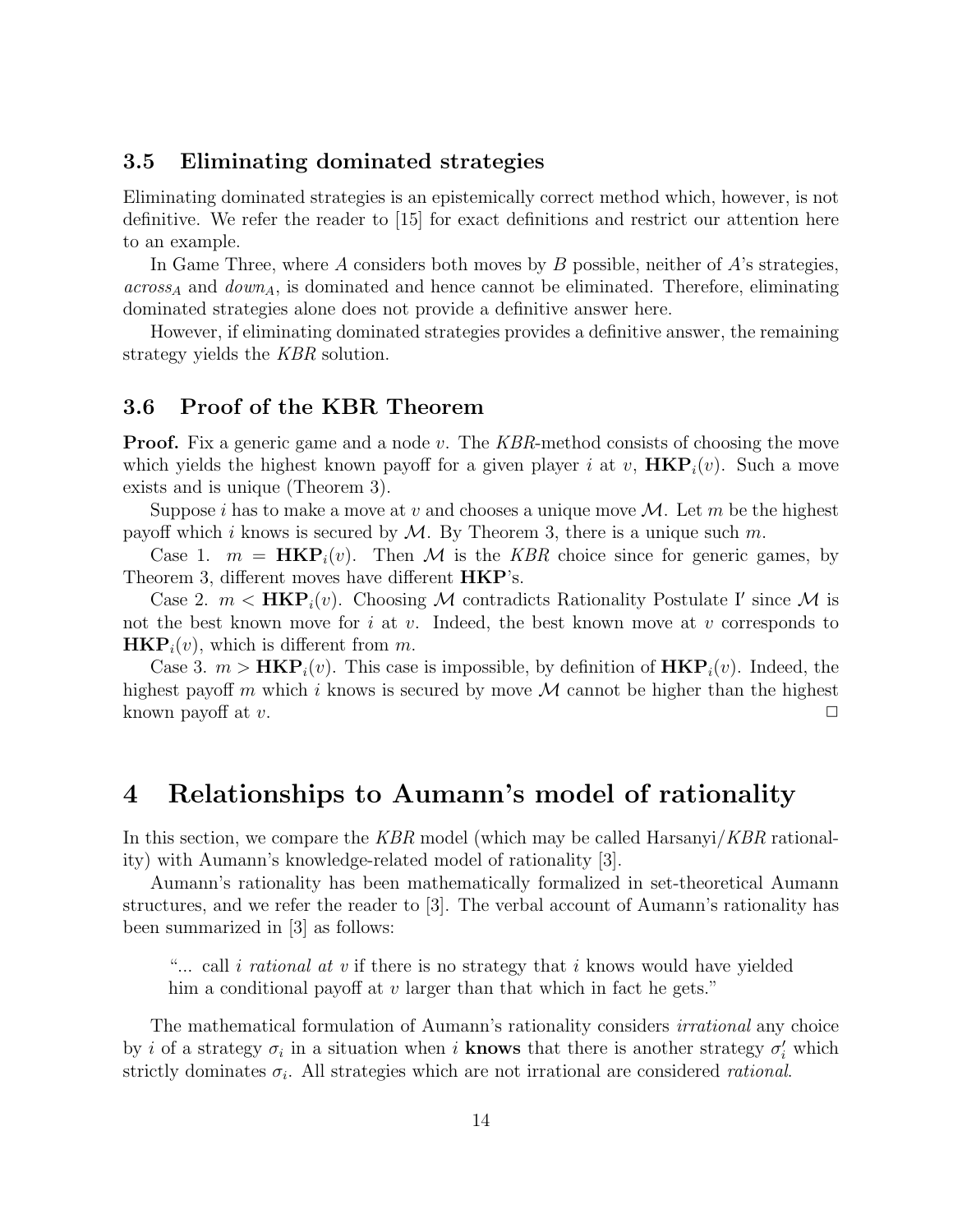This definition of rationality works well when uncertainty at a node can be completely resolved by epistemic reasoning, e.g., under common knowledge of rationality in perfect information games, or when the player knows that one strategy strictly dominates all others. However, Aumann's rationality does not help to make decisions in general situations, e.g., when there is a choice of several strategies, none of which strictly dominates the others.

For example, in Game One (Apollo 13 Dilemma in Figure 1), Aumann's approach considers rational both strategies by A, down and across, since neither dominates the other. However, as we have already discussed in the Introduction, the intuitive solution *down* is well-justified and supported by both Harasnyi's Maximin Postulate and its epistemic form, the KBR-method.

In Game Two (Figure 3) and Game Three (Figure 6), when A is not aware of  $B$ 's rationality, Aumann's approach again considers rational both strategies by A, down and across, and does not give a definitive solution, whereas there is a unique KBR-solution down.

Likewise, in the Centipede game, when players are not aware of each other's rationality, Aumann's definition considers rational any move at nodes 1–4, which does not lead to a solution.

On the other hand, however, Aumann's approach is consistent with that of KBR.

#### Proposition 2 Any KBR-rational strategy is Aumann-rational, but not vice versa.

**Proof.** A KBR-rational strategy  $\sigma_i$  yields the highest known payoff at a given node v. Therefore, there cannot be another strategy  $\sigma'_{i}$  about which player i knows that  $\sigma'_{i}$  strictly dominates  $\sigma_i$  since otherwise,

$$
\mathit{HKP}_i(v, \sigma'_i) > \mathit{HKP}_i(v, \sigma_i)
$$

and hence  $\sigma_i$  cannot be *KBR*-rational.

Examples of Games One, Two, and Three show that there are Aumann-rational strategies which are not  $KBR$ -rational.  $\Box$ 

Finally, if Aumann's rationality yields a definitive answer, then this answer is the KBRsolution. In this respect, KBR-rationality may be regarded as a definitive extension of Aumann's rationality.

### 5 Discussion

### 5.1 Logic of Knowledge

As in [1], we base our informal reasoning on the properties of knowledge using the principles of modal logic S5, which is the standard choice for Game Theory (cf. [2, 3, 4, 5, 6, 8, 9, 11, 15, 18, 19] and many others). In particular, knowledge modalities  $\mathbf{K}_P$  satisfy the postulates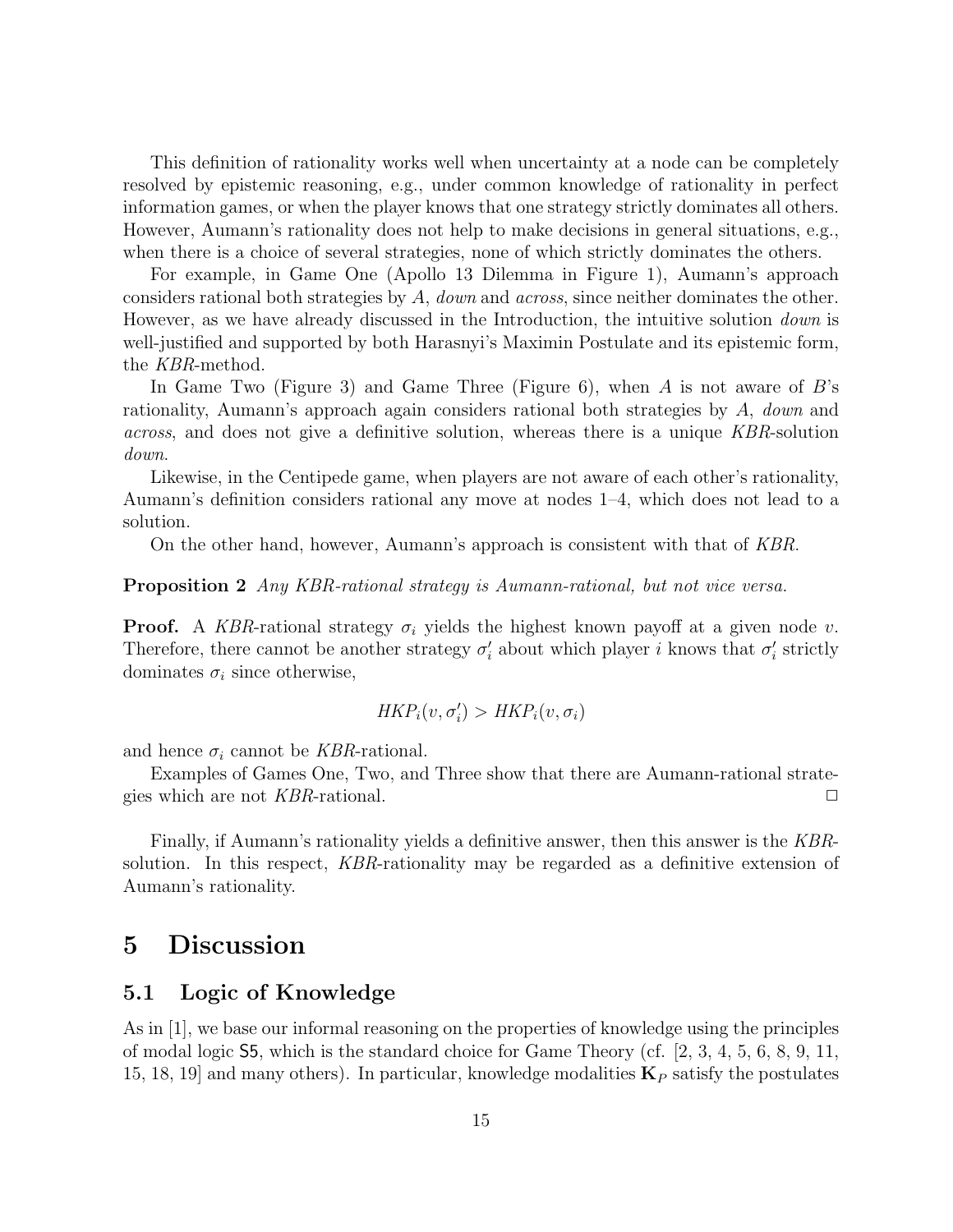Axioms and rules of classical logic;  ${\bf K}_P(F\to G)\wedge {\bf K}_P(F)\to {\bf K}_P(G)$ , epistemic closure principle;  $\mathbf{K}_P(F) \to F$ , factivity;  $\mathbf{K}_P(F) \to \mathbf{K}_P \mathbf{K}_P(F)$ , positive introspection;  $\neg K_P(F) \rightarrow K_P(\neg K_P(F))$ , negative introspection; Necessitation Rule: if F is derived without hypothesis, then  $\mathbf{K}_P(F)$  is also derived.

### 5.2 Manipulation by leaking true information

Tracking epistemic states of players helps to describe and study learning in games and manipulation by controlling information flow.

Consider the following game tree in Figure 7.



Figure 7: Game Four

In Game Four,  $A$  is not aware of  $B$ 's and  $C$ 's rationality. The  $KBR$  solution suggests A's choosing left to secure payoff 2. Actually, A gets 4 which is more than expected since B will play left. Payoff for  $B$ , as well as for  $C$ , is 2.

Suppose also that  $B$  and  $C$  are smart enough to understand this.  $B$  can then manipulate A by leaking the **true information** that C is rational. A then knows that C will play left, rationally plays right and gets payoff 3 which is what A expected. B's and C's payoffs are 4 and 3 respectively, both higher than before. C does not have an incentive to disclose to A that  $B$  is rational as well, and  $B$  wins without ever making a move!

This example demonstrates an interesting principle: more knowledge yields a higher known payoff but not necessarily a higher actual payoff. So 'nothing but the truth' can be misleading. Knowing 'the whole truth' however, yields a higher actual payoff.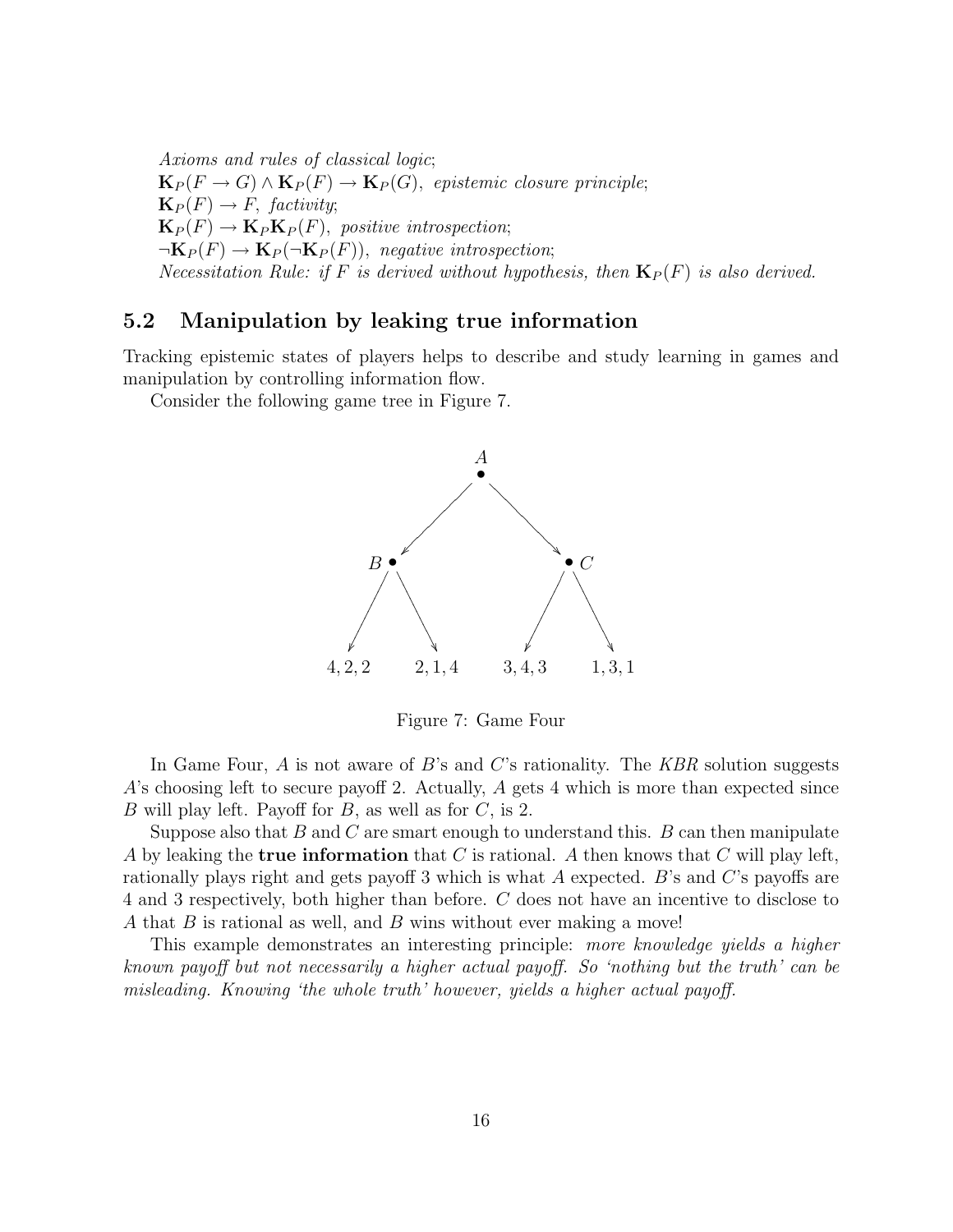### 5.3 Relaxing rationality conditions

Of course, there are better ways to play the Centipede game, e.g., if some of the conditions of Theorem 1 are relaxed.

Game Five. Consider a version of the Centipede game in Figure 2 in which A decides to make one irrational move across at node 5, and this, along with rationality of players at all other nodes, is commonly known. Then both players choose across at all nodes, A's payoff is 4, and  $B$ 's payoff is 5. Indeed, by assumption, A plays across at 5. At node 4, B knows that A will play across at 5, hence B rationally plays across at 4 as well. B's reasoning is known to  $A$ , hence  $A$  plays across at 3, etc.

Game Six. Player B decides to move across at node 4 (and this, along with the rationality of players at all other nodes, is commonly known). A then plays down at node 5 and secures payoff 5 for himself and payoff 3 for B. By assumption, B plays across at node 4. A knows this and plays across at node 3 after rationally choosing payoff 5 over payoff 3. Similarly,  $B$  plays across at 2 since  $B$ 's payoff is then equal to 3, which is higher than  $B$ 's payoff 2. Finally, A chooses across at 1 to secure his payoff 5 and hence B's payoff 3.

The aforementioned solutions of Games Five and Six are KBR-solutions, which also can be regarded as backward induction solutions given common knowledge of specific irrational moves by players.

#### 5.4 Introducing probabilities

Game Seven. Player A can do even better if he is allowed to play probabilistically. Suppose, in Figure 2, at node 5, A plays across with probability 0.51 and down with probability 0.49, and this, along with the rationality of players at all other nodes, is commonly known. Then  $B$ 's expected payoff when playing across at node 4 is 4.02 which is a higher payoff than playing down at node 4. So B rationally chooses across at 4. Likewise, A's expected payoff at node 3 when playing across is 4.49, which is higher than his payoff of down at node 3. Therefore, A plays across at 3. The same reasoning justifies playing across at nodes 1 and 2 as well. As a result, both players play across at nodes  $1-4$ , and A tosses a  $0.51/0.49$  coin at node 5. The average payoff for A is 4.49 (and can be made arbitrary close to 4.5 by playing with 'almost' 0.5 probability at node 5) and the average payoff for  $B$  is 4.02.

This solution may be regarded as an example of probabilistic KBR-reasoning that is yet to be worked out in detail. The example shows that if players have reliable information about a priori probabilities of other players' strategies, they can do considerably better than following a pure KBR solution which, in this example, would still suggest playing down at each node<sup>9</sup>.

Another possibility is allowing a player to make a probabilistic assessment of uncertainty s/he faces; in particular, of the strategy choices made by the other players. Such

<sup>9</sup>Such a gap between pure and probabilistic KBR reasoning was anticipated by A. Brandenburger in a private communication.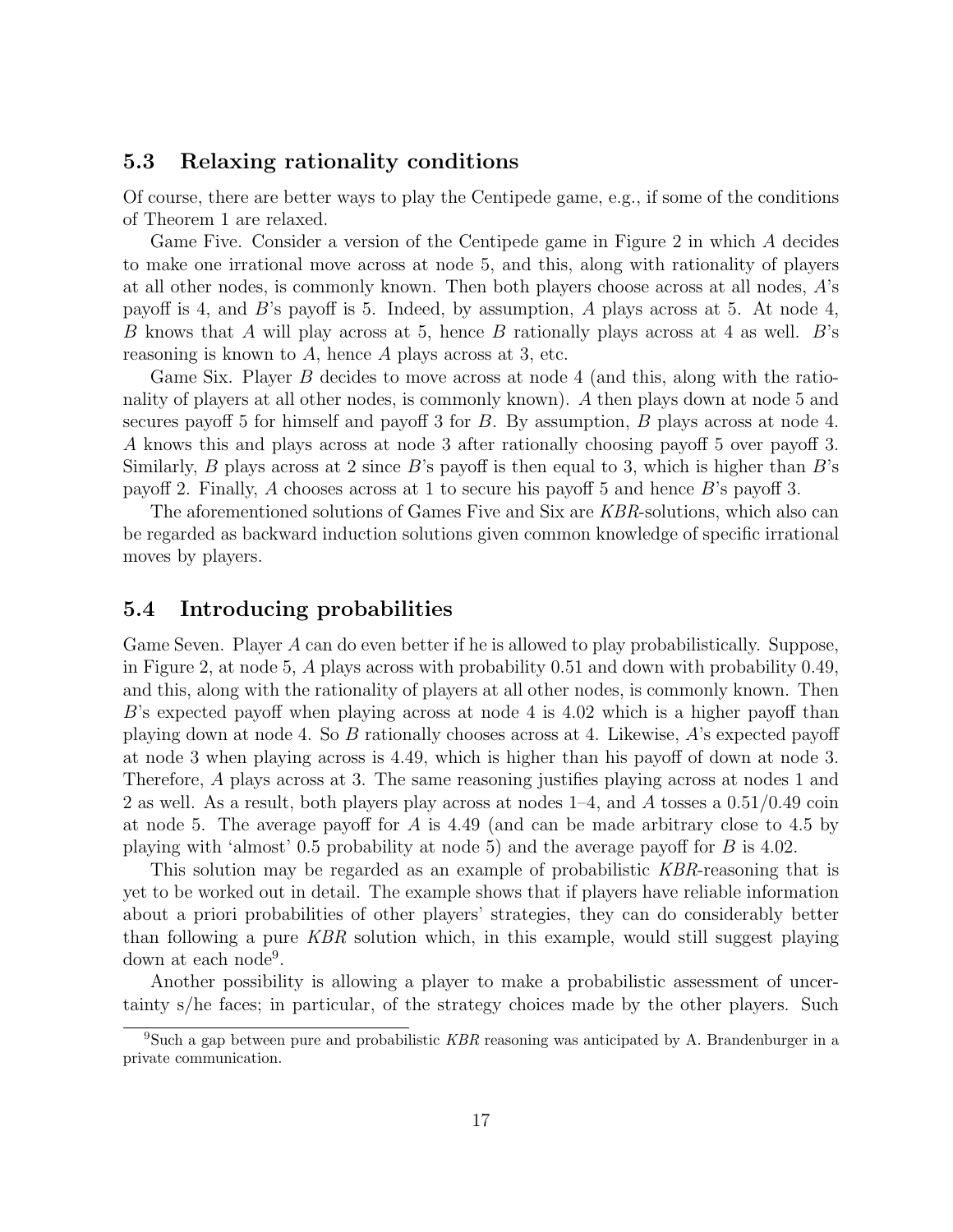an epistemic approach has been studied within a framework of belief-based interactive epistemology, cf. a survey [7].

### 6 Acknowledgments

The author is grateful to Adam Brandenburger for kind attention to this work. The author is also indebted to Mel Fitting, Vladimir Krupski, Florian Lengyel, Loes Olde Loohuis, Wojtek Moczydlowski, Elena Nogina, Rohit Parikh, Graham Priest, Olivier Roy, and Cagil Tasdemir for useful and inspiring discussions.

Special thanks to Karen Kletter who has been selflessly editing numerous versions of this paper.

## References

- [1] S. Artemov. Knowledge-based rational decisions. Technical Report TR-2009011, CUNY Ph.D. Program in Computer Science, 2009.
- [2] R. Aumann. Agreeing to disagree. The Annals of Statistics, 4(6):1236–1239, 1976.
- [3] R. Aumann. Backward Induction and Common Knowledge of Rationality. Games and Economic Behavior, 8:6–19, 1995.
- [4] R. Aumann and A. Brandenburger. Epistemic conditions for Nash equilibrium. Econometrica: Journal of the Econometric Society, 64(5):116–1180, 1995.
- [5] C. Bicchieri. Rationality and Coordination. Cambridge University Press, Cambridge, 1993.
- [6] G. Bonanno. A syntactic approach to rationality in games with ordinal payoffs. In: G. Bonanno, W. van der Hoek and M. Wooldridge (eds.), Logic and the Foundations of Game and Decision Theory, Texts in Logic and Games Series, Amsterdam University Press, pp. 59–86, 2008.
- [7] A. Brandenburger. The power of paradox: some recent developments in interactive epistemology. International Journal of Game Theory, 35:465-492, 2007.
- [8] A. Brandenburger. Epistemic Game Theory. Lecture of June 22, 2008, http://pages.stern.nyu.edu/∼abranden .
- [9] A. Brandenburger. Origins of Epistemics. Theoretical Aspects Of Rationality And Knowledge. Proceedings of the 12th Conference on Theoretical Aspects of Rationality and Knowledge, ACM, p. 2, 2009. http://pages.stern.nyu.edu/∼abranden .